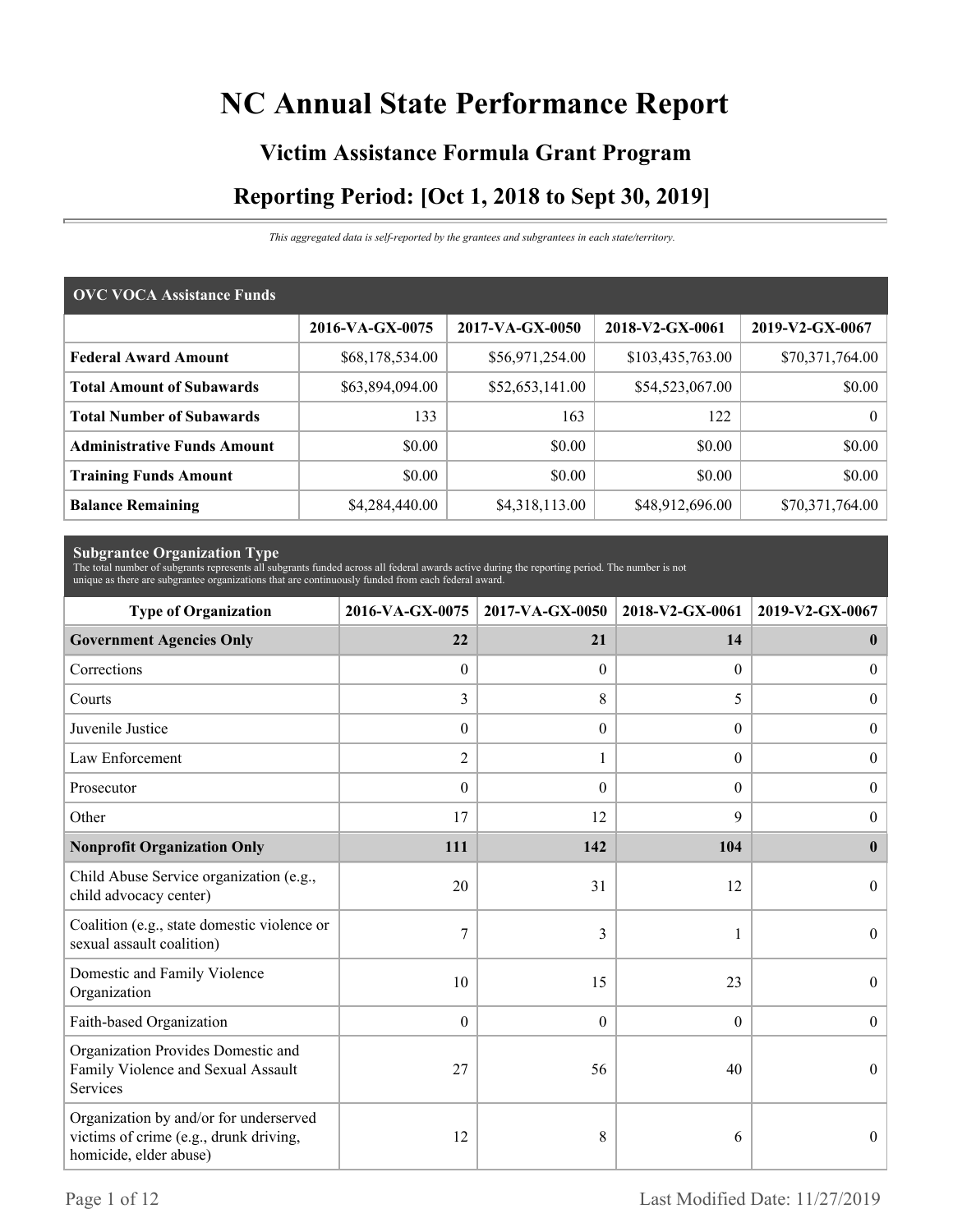|  | Office for Victims of Crime - Performance Measurement Tool (PMT) |  |  |  |  |
|--|------------------------------------------------------------------|--|--|--|--|
|--|------------------------------------------------------------------|--|--|--|--|

| Sexual Assault Services organization<br>(e.g., rape crisis center)                                         | 5                | 10               | 8                | $\boldsymbol{0}$ |
|------------------------------------------------------------------------------------------------------------|------------------|------------------|------------------|------------------|
| Multiservice agency                                                                                        | 21               | 14               | 6                | $\boldsymbol{0}$ |
| Other                                                                                                      | $\overline{9}$   | 5                | 8                | $\boldsymbol{0}$ |
| <b>Federally Recognized Tribal</b><br><b>Governments, Agencies, and</b><br><b>Organizations Only</b>       | $\boldsymbol{0}$ | $\boldsymbol{0}$ | $\bf{0}$         | $\bf{0}$         |
| Child Abuse Service organization (e.g.,<br>child advocacy center)                                          | $\boldsymbol{0}$ | $\mathbf{0}$     | $\theta$         | $\overline{0}$   |
| Court                                                                                                      | $\boldsymbol{0}$ | $\theta$         | $\overline{0}$   | $\overline{0}$   |
| Domestic and Family Violence<br>organization                                                               | $\boldsymbol{0}$ | 0                | $\boldsymbol{0}$ | $\boldsymbol{0}$ |
| Faith-based organization                                                                                   | $\boldsymbol{0}$ | $\boldsymbol{0}$ | $\boldsymbol{0}$ | $\boldsymbol{0}$ |
| Juvenile justice                                                                                           | $\boldsymbol{0}$ | $\overline{0}$   | $\overline{0}$   | $\boldsymbol{0}$ |
| Law Enforcement                                                                                            | $\boldsymbol{0}$ | $\boldsymbol{0}$ | $\boldsymbol{0}$ | $\boldsymbol{0}$ |
| Organization provides domestic and<br>family violence and sexual assault<br>services                       | $\boldsymbol{0}$ | $\mathbf{0}$     | $\theta$         | $\overline{0}$   |
| Prosecutor                                                                                                 | $\boldsymbol{0}$ | $\theta$         | $\boldsymbol{0}$ | $\boldsymbol{0}$ |
| Sexual Assault Services organization<br>(e.g., rape crisis center)                                         | $\boldsymbol{0}$ | $\theta$         | $\theta$         | $\boldsymbol{0}$ |
| Other justice-based agency                                                                                 | $\boldsymbol{0}$ | $\boldsymbol{0}$ | $\boldsymbol{0}$ | $\boldsymbol{0}$ |
| Other agency that is NOT justice-based<br>(e.g., human services, health, education)                        | $\boldsymbol{0}$ | $\theta$         | $\theta$         | $\overline{0}$   |
| Organization by and/or for a specific<br>traditionally underserved community                               | $\boldsymbol{0}$ | $\theta$         | $\boldsymbol{0}$ | $\overline{0}$   |
| Organization by and/or for underserved<br>victims of crime (e.g., drunk driving,<br>homicide, elder abuse) | $\boldsymbol{0}$ | $\boldsymbol{0}$ | $\boldsymbol{0}$ | $\Omega$         |
| Other                                                                                                      | $\boldsymbol{0}$ | $\boldsymbol{0}$ | $\overline{0}$   | $\boldsymbol{0}$ |
| <b>Campus Organizations Only</b>                                                                           | $\bf{0}$         | $\boldsymbol{0}$ | 4                | $\mathbf{0}$     |
| Campus-based victims services                                                                              | $\boldsymbol{0}$ | $\boldsymbol{0}$ | 4                | $\boldsymbol{0}$ |
| Law enforcement                                                                                            | $\boldsymbol{0}$ | $\boldsymbol{0}$ | $\overline{0}$   | $\boldsymbol{0}$ |
| Physical or mental health service<br>program                                                               | $\boldsymbol{0}$ | $\theta$         | $\overline{0}$   | $\boldsymbol{0}$ |
| Other                                                                                                      | $\boldsymbol{0}$ | $\mathbf{0}$     | $\overline{0}$   | $\boldsymbol{0}$ |
| <b>Total Number of Subawards</b>                                                                           | 133              | 163              | 122              | $\mathbf{0}$     |

\*This number is not unique across fiscal years as there are subgrantee organizations that are funded from multiple federal awards.

| <b>Subaward Purpose</b><br>A single SAR can select multiple purposes. Numbers are not unique |                                                                       |  |
|----------------------------------------------------------------------------------------------|-----------------------------------------------------------------------|--|
|                                                                                              | 2016-VA-GX-0075   2017-VA-GX-0050   2018-V2-GX-0061   2019-V2-GX-0067 |  |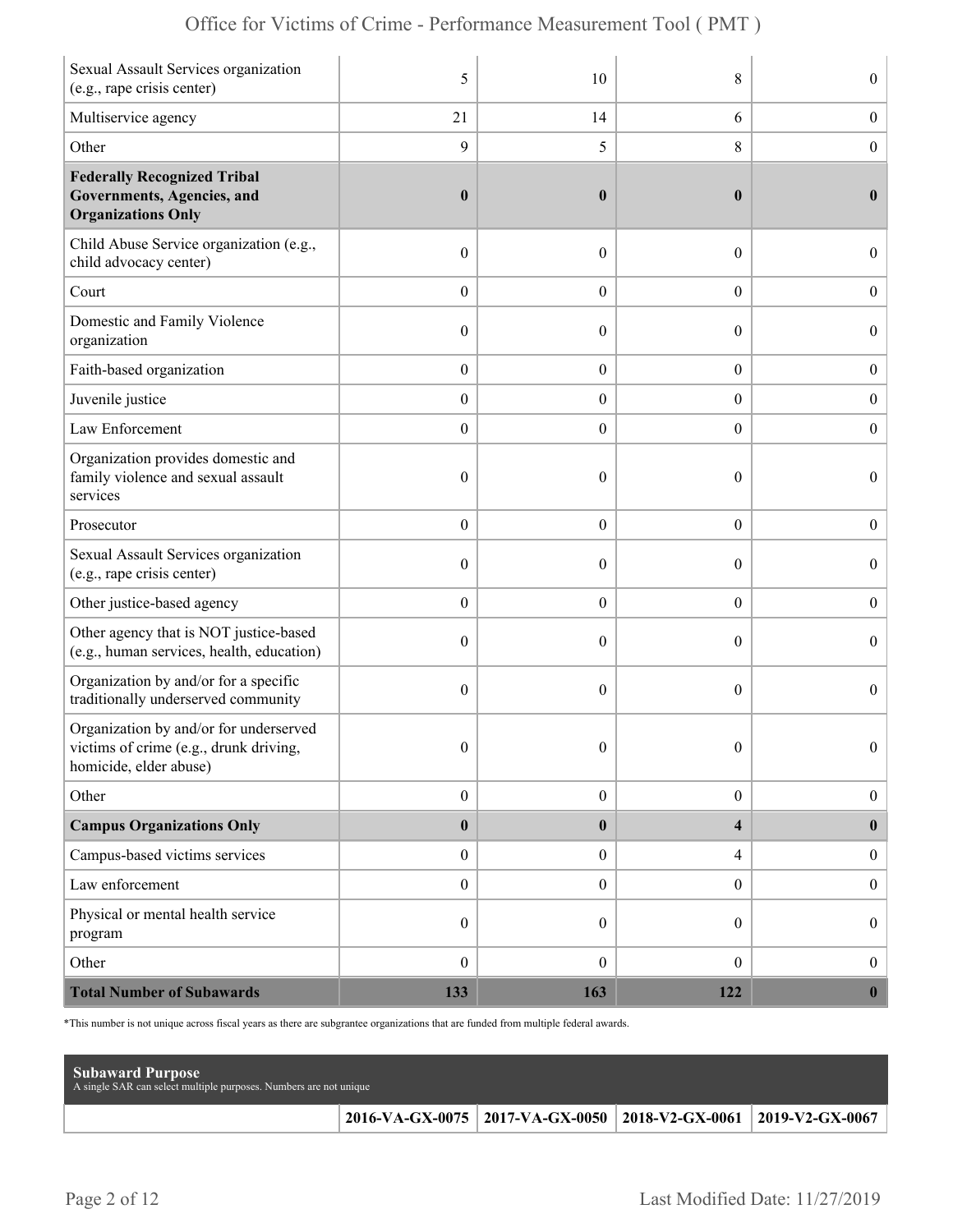| A. Continue a VOCA-funded victim<br>project funded in a previous year                  | 68 | 107 | 82 | $\Omega$   |
|----------------------------------------------------------------------------------------|----|-----|----|------------|
| B. Expand or enhance an existing project<br>not funded by VOCA in the previous<br>year | 30 | 21  | 13 | $\Omega$   |
| C. Start up a new victim services project                                              | 35 | 35  | 25 | 0          |
| D. Start up a new Native American<br>victim services project                           | 0  |     |    | $^{\circ}$ |
| E. Expand or enhance an existing <b>Native</b><br><b>American</b> project              | 0  |     |    | 0          |

**VOCA and Match Funds** A single SAR can select multiple service types. Numbers are not unique

|                                                              | 2016-VA-GX-0075 | $2017$ -VA-GX-0050 | 2018-V2-GX-0061 | 2019-V2-GX-0067 |
|--------------------------------------------------------------|-----------------|--------------------|-----------------|-----------------|
| A.INFORMATION & REFERRAL                                     | 129             | 152                | 112             | 0               |
| <b>B.PERSONAL</b><br>ADVOCACY/ACCOMPANIMENT                  | 113             | 136                | 106             | 0               |
| <b>C.EMOTIONAL SUPPORT OR</b><br><b>SAFETY SERVICES</b>      | 109             | 142                | 106             | 0               |
| <b>D.SHELTER/HOUSING SERVICES</b>                            | 63              | 94                 | 66              | 0               |
| E.CRIMINAL/CIVIL JUSTICE<br><b>SYSTEM ASSISTANCE</b>         | 107             | 139                | 95              |                 |
| <b>F. ASSISTANCE IN FILING</b><br><b>COMPENSATION CLAIMS</b> | 132             | 162                | 120             | $\theta$        |

| <b>Priority and Underserved Requirements</b> |                 |                 |                 |                 |  |  |  |
|----------------------------------------------|-----------------|-----------------|-----------------|-----------------|--|--|--|
| <b>Priority Area</b>                         | 2016-VA-GX-0075 | 2017-VA-GX-0050 | 2018-V2-GX-0061 | 2019-V2-GX-0067 |  |  |  |
| <b>Child Abuse</b>                           |                 |                 |                 |                 |  |  |  |
| <b>Total Amount</b>                          | \$6,412,220.00  | \$16,461,167.00 | \$7,107,093.00  | \$0.00          |  |  |  |
| % of Total Federal Award                     | $9.00\%$        | 29.00 %         | $7.00\%$        |                 |  |  |  |
| <b>Domestic and Family Violence</b>          |                 |                 |                 |                 |  |  |  |
| <b>Total Amount</b>                          | \$6,533,296.00  | \$20,532,376.00 | \$27,505,379.00 | \$0.00          |  |  |  |
| % of Total Federal Award                     | $10.00\%$       | 36.00 %         | 27.00 %         |                 |  |  |  |
| <b>Sexual Assault</b>                        |                 |                 |                 |                 |  |  |  |
| <b>Total Amount</b>                          | \$3,214,668.00  | \$6,188,501.00  | \$8,557,791.00  | \$0.00          |  |  |  |
| % of Total Federal Award                     | $5.00\%$        | $11.00\%$       | $8.00\%$        |                 |  |  |  |
| <b>Underserved</b>                           |                 |                 |                 |                 |  |  |  |
| <b>Total Amount</b>                          | \$14,264,914.00 | \$8,453,907.00  | \$10,438,438.00 | \$0.00          |  |  |  |
| % of Total Federal Award                     | 21.00 %         | 15.00 %         | $10.00\%$       |                 |  |  |  |

| <b>Budget and Staffing</b>  |                                                                       |  |
|-----------------------------|-----------------------------------------------------------------------|--|
| <b>Staffing Information</b> | 2016-VA-GX-0075   2017-VA-GX-0050   2018-V2-GX-0061   2019-V2-GX-0067 |  |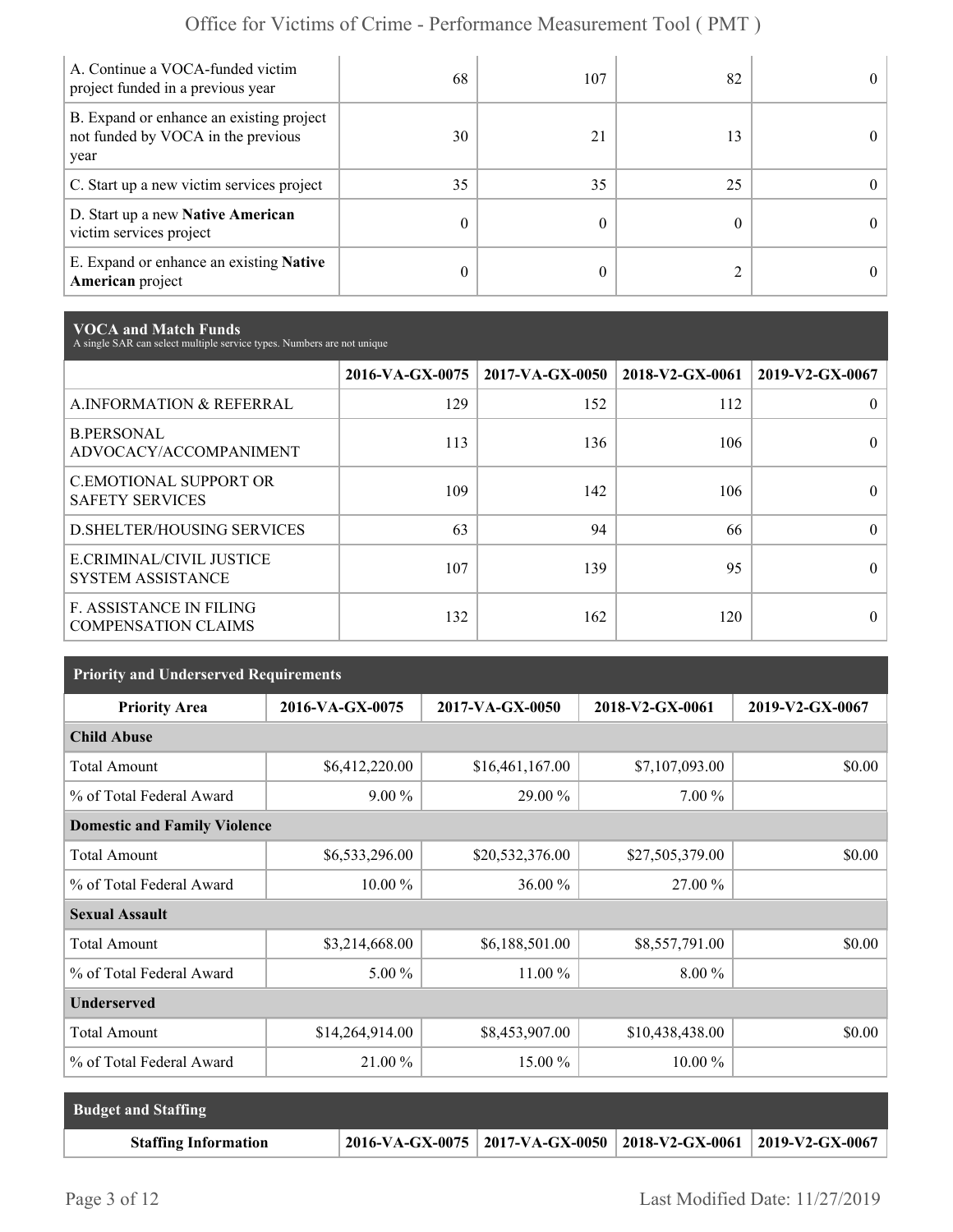| Total number of paid staff for all<br>subgrantee victimization program and/or<br>services                                                            | 1952.31    | 15224   | 1400    |  |
|------------------------------------------------------------------------------------------------------------------------------------------------------|------------|---------|---------|--|
| Number of staff hours funded through<br>this VOCA award (plus match) for<br>subgrantee's victimization programs<br>and/or services                   | 600461.085 | 1306020 | 1273909 |  |
| Total number of volunteer staff<br>supporting the work of this VOCA award<br>(plus match) for subgrantee's<br>victimization programs and/or services | 2818.65    | 6415    | 1422    |  |
| Number of volunteer hours supporting<br>the work of this VOCA award (plus<br>match) for subgrantee's victimization<br>programs and/or services       | 337569.172 | 382486  | 500767  |  |

### **AGGREGATED SUBGRANTEE PERFORMANCE MEASURE DATA**

**Victimization Type**

|                                                                                               | Number of                                                                          | <b>Number of Individuals Who Actually Received Services</b><br><b>Based on a Presenting Victimization</b> |                           |                           |                           |                                  |
|-----------------------------------------------------------------------------------------------|------------------------------------------------------------------------------------|-----------------------------------------------------------------------------------------------------------|---------------------------|---------------------------|---------------------------|----------------------------------|
| <b>Victimization Type</b>                                                                     | <b>Subgrantees Indicating</b><br><b>Intent to Serve This</b><br><b>Victim Type</b> | Quarter<br>1 Total                                                                                        | <b>Quarter</b><br>2 Total | <b>Quarter</b><br>3 Total | <b>Quarter</b><br>4 Total | Per<br><b>Ouarter</b><br>Average |
| <b>Adult Physical Assault (includes</b><br><b>Aggravated and Simple Assault)</b>              | 128                                                                                | 7828                                                                                                      | 9311                      | 10716                     | 11919                     | 9943                             |
| <b>Adult Sexual Assault</b>                                                                   | $\mathbf{1}$                                                                       | 4175                                                                                                      | 4643                      | 4970                      | 6101                      | 4972                             |
| Adults Sexually Abused/Assaulted as<br>Children                                               | 147                                                                                | 1644                                                                                                      | 2546                      | 2094                      | 2078                      | 2090                             |
| Arson                                                                                         | 17                                                                                 | 185                                                                                                       | 162                       | 151                       | 163                       | 165                              |
| Bullying (Verbal, Cyber or Physical)                                                          | 1                                                                                  | 2302                                                                                                      | 1989                      | 2775                      | 2782                      | 2462                             |
| <b>Burglary</b>                                                                               | 26                                                                                 | 1017                                                                                                      | 1335                      | 1358                      | 3533                      | 1810                             |
| Child Physical Abuse or Neglect                                                               | 169                                                                                | 5040                                                                                                      | 5585                      | 5946                      | 5734                      | 5576                             |
| Child Pornography                                                                             | 101                                                                                | 121                                                                                                       | 131                       | 214                       | 190                       | 164                              |
| Child Sexual Abuse/Assault                                                                    | 1                                                                                  | 6367                                                                                                      | 6811                      | 7493                      | 6549                      | 6805                             |
| Domestic and/or Family Violence                                                               | 29                                                                                 | 39167                                                                                                     | 43758                     | 45491                     | 50127                     | 44635                            |
| <b>DUI/DWI</b> Incidents                                                                      | 20                                                                                 | 589                                                                                                       | 688                       | 753                       | 1575                      | 901                              |
| Elder Abuse or Neglect                                                                        | $\overline{2}$                                                                     | 1255                                                                                                      | 1122                      | 1262                      | 1505                      | 1286                             |
| Hate Crime:<br>Racial/Religious/Gender/ Sexual<br>Orientation/Other (Explanation<br>Required) | 42                                                                                 | 80                                                                                                        | 58                        | 65                        | 70                        | 68                               |
| Human Trafficking: Labor                                                                      | 97                                                                                 | 169                                                                                                       | 186                       | 241                       | 207                       | 200                              |
| Human Trafficking: Sex                                                                        | 1                                                                                  | 398                                                                                                       | 378                       | 476                       | 467                       | 429                              |
| Identity Theft/Fraud/Financial Crime                                                          | 29                                                                                 | 1816                                                                                                      | 2514                      | 2429                      | 4694                      | 2863                             |

Page 4 of 12 Last Modified Date: 11/27/2019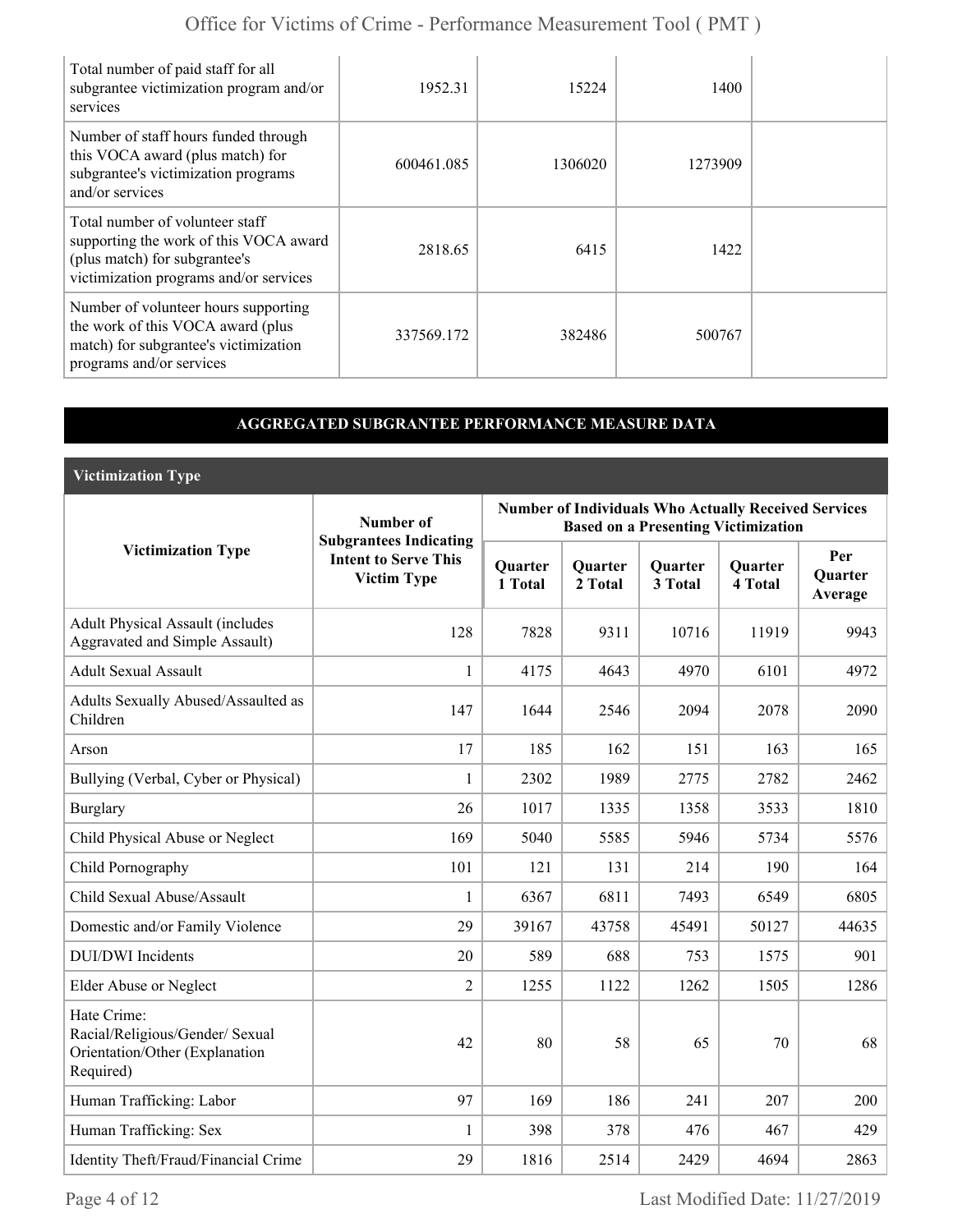| Kidnapping (non-custodial)                           | 45             | 268  | 280   | 302  | 281  | 282  |
|------------------------------------------------------|----------------|------|-------|------|------|------|
| Kidnapping (custodial)                               | 46             | 48   | 63    | 103  | 161  | 93   |
| Mass Violence<br>(Domestic/International)            | 18             | 42   | 38    | 100  | 49   | 57   |
| Other Vehicular Victimization (e.g.,<br>Hit and Run) | 23             | 398  | 430   | 503  | 1663 | 748  |
| Robbery                                              | 30             | 1220 | 1470  | 1437 | 1130 | 1314 |
| Stalking/Harassment                                  | 144            | 2721 | 2961  | 3855 | 4022 | 3389 |
| <b>Survivors of Homicide Victims</b>                 | $\overline{2}$ | 345  | 365   | 422  | 502  | 408  |
| Teen Dating Victimization                            | 145            | 308  | 488   | 241  | 248  | 321  |
| Terrorism (Domestic/International)                   | 17             | 89   | 32    | 69   | 121  | 77   |
| Other                                                | 8              | 3537 | 18231 | 7327 | 8888 | 9495 |

#### **Special Classifications of Individuals**

|                                                           | Number of Individuals Self Reporting a Special Classification |                                  |                           |                                  |                        |
|-----------------------------------------------------------|---------------------------------------------------------------|----------------------------------|---------------------------|----------------------------------|------------------------|
| <b>Special Classifications of Individuals</b>             | <b>Quarter 1</b><br><b>Total</b>                              | <b>Quarter 2</b><br><b>Total</b> | Quarter 3<br><b>Total</b> | <b>Quarter 4</b><br><b>Total</b> | Per Quarter<br>Average |
| Deaf/Hard of Hearing                                      | 272                                                           | 220                              | 250                       | 228                              | 760                    |
| Homeless                                                  | 3717                                                          | 3391                             | 4111                      | 4087                             | 11958                  |
| Immigrants/Refugees/Asylum Seekers                        | 2597                                                          | 2943                             | 3126                      | 3171                             | 8481                   |
| <b>LGBTQ</b>                                              | 999                                                           | 886                              | 1030                      | 1060                             | 2158                   |
| Veterans                                                  | 603                                                           | 698                              | 792                       | 919                              | 1859                   |
| Victims with Disabilities: Cognitive/<br>Physical /Mental | 3350                                                          | 2922                             | 3160                      | 3356                             | 9754                   |
| Victims with Limited English Proficiency                  | 3857                                                          | 4376                             | 4426                      | 4532                             | 16645                  |
| Other                                                     | 746                                                           | 262                              | 377                       | 1014                             | 429162                 |

# **General Award Information** Activities Conducted at the Subgrantee Level **Number | Percent** | Number | Percent Total number of individuals who received services during the Fiscal Year. 2976945 Total number of anonymous contacts who received services during the Fiscal Year 1406895 Number of new individuals who received services from your state for the first time during the Fiscal Year.  $\left| \frac{1250289}{20.00}\right|$  42.00 % Of the clients who received services, how many presented with more than one type of victimization during  $63570$  2.14 % Number of individuals assisted with a victim compensation application during the Fiscal Year. 17506

| <b>Demographics</b>                                  |               |          |
|------------------------------------------------------|---------------|----------|
| Demographic Characteristic of New Individuals Served | <b>Number</b> | Percent  |
| Race/Ethinicity                                      |               |          |
| American Indian or Alaska Native                     | 2205          | $0.18\%$ |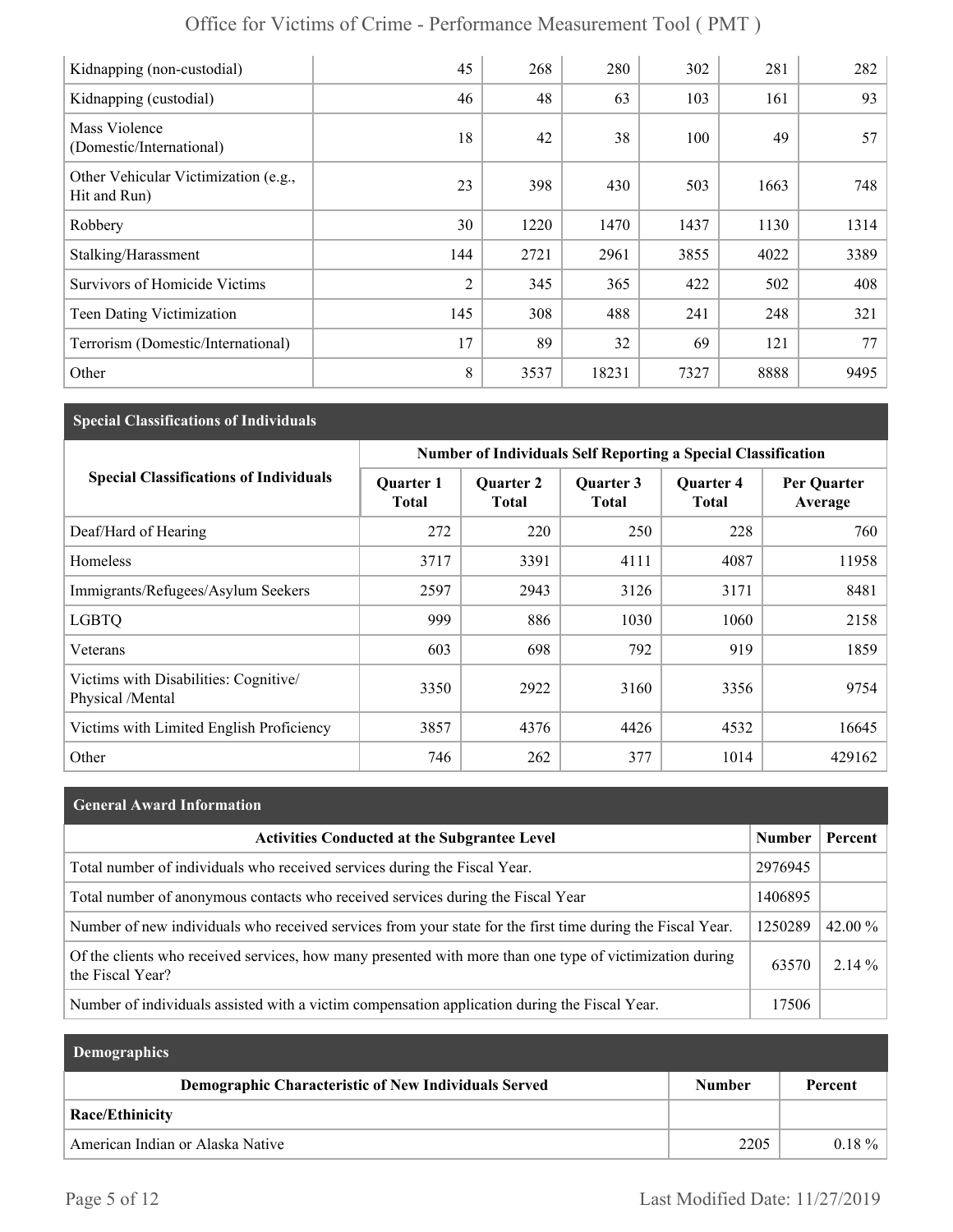| Asian                                     | 1499    | $0.12 \%$ |
|-------------------------------------------|---------|-----------|
| <b>Black or African American</b>          | 47816   | 3.82 %    |
| Hispanic or Latino                        | 17206   | 1.38 %    |
| Native Hawaiian or Other Pacific Islander | 405     | $0.03\%$  |
| White Non-Latino or Caucasian             | 91042   | 7.28 %    |
| Some Other Race                           | 2498    | $0.20 \%$ |
| <b>Multiple Races</b>                     | 3505    | $0.28 \%$ |
| Not Reported                              | 41446   | 3.31 %    |
| Not Tracked                               | 1042667 | 83.39%    |
| <b>Race/Ethnicity Total</b>               | 1250289 |           |
| <b>Gender Identity</b>                    |         |           |
| Male                                      | 47858   | 3.83 %    |
| Female                                    | 149438  | $11.95\%$ |
| Other                                     | 1906    | $0.15 \%$ |
| Not Reported                              | 13113   | $1.05\%$  |
| Not Tracked                               | 1037974 | 83.02%    |
| <b>Gender Total</b>                       | 1250289 |           |
| Age                                       |         |           |
| Age 0-12                                  | 25535   | 2.04 %    |
| Age 13-17                                 | 12543   | $1.00\%$  |
| Age 18-24                                 | 21993   | $1.76\%$  |
| Age 25-59                                 | 88148   | 7.05 %    |
| Age 60 and Older                          | 12105   | $0.97\%$  |
| Not Reported                              | 38421   | 3.07%     |
| Not Tracked                               | 1051544 | 84.10%    |
| <b>Age Total</b>                          | 1250289 |           |

| <b>Direct Services</b> |                                                                                 |                                                                  |                                                                           |                         |
|------------------------|---------------------------------------------------------------------------------|------------------------------------------------------------------|---------------------------------------------------------------------------|-------------------------|
| <b>Service Area</b>    | # of Subgrantees<br><b>That Provided</b><br><b>Services in This</b><br>Category | # of<br><b>Individuals/Contacts</b><br><b>Receiving Services</b> | <b>Specific Service</b>                                                   | Frequency<br>of Service |
|                        |                                                                                 |                                                                  | Enter the number of times services were<br>provided in each subcategory.  | $\theta$                |
|                        |                                                                                 |                                                                  | A1. Information about the criminal<br>justice process                     | 162721                  |
| A. Information $\&$    | 288                                                                             | 215614                                                           | A2. Information about victim rights, how<br>to obtain notifications, etc. | 185805                  |
| Referral               |                                                                                 |                                                                  | A3. Referral to other victim service<br>programs                          | 71151                   |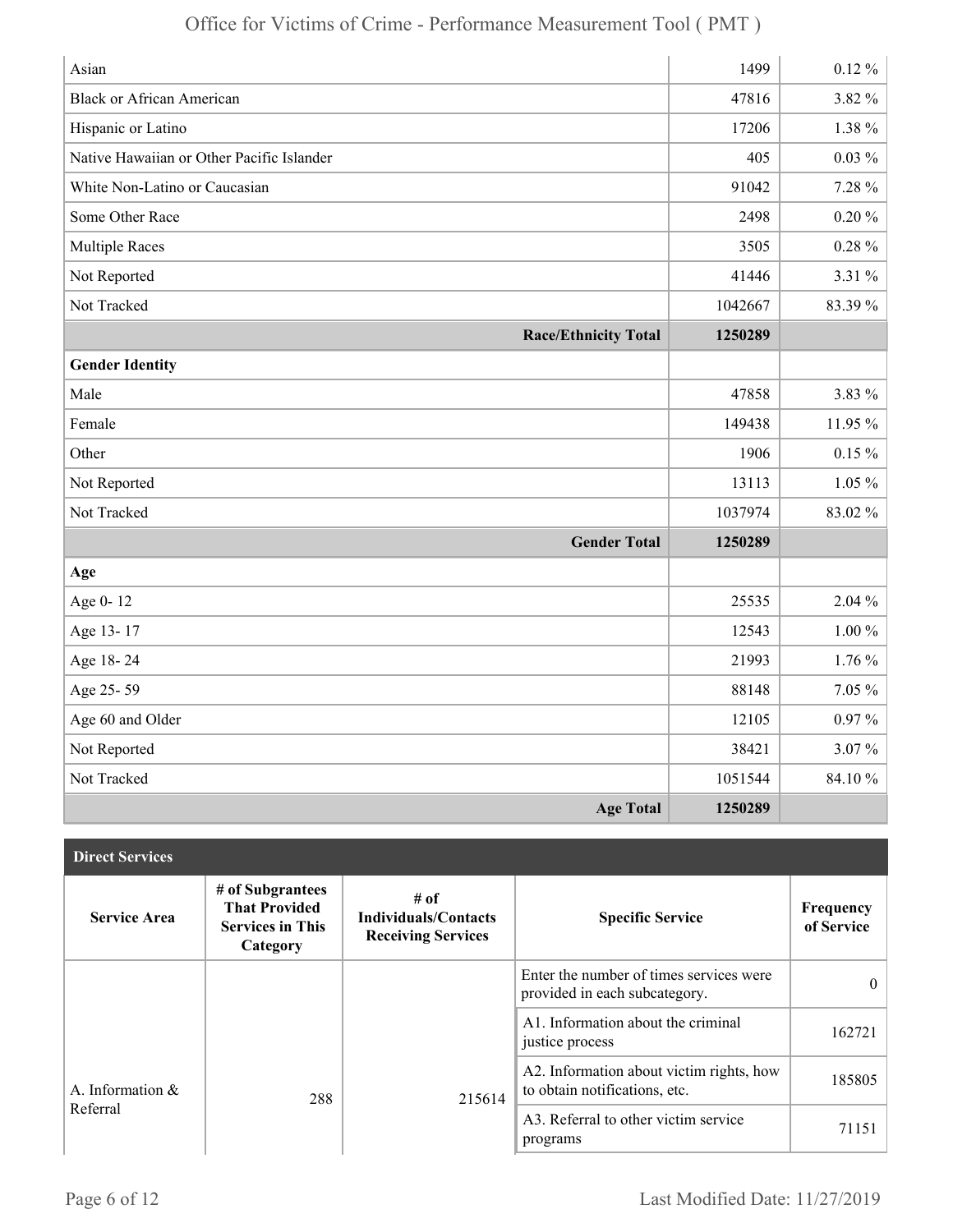|                                                         |     |        | A4. Referral to other services, supports,<br>and resources (includes legal, medical,<br>faith-based organizations, address<br>confidentiality programs, etc.) | 157133           |
|---------------------------------------------------------|-----|--------|---------------------------------------------------------------------------------------------------------------------------------------------------------------|------------------|
|                                                         |     |        | Enter the number of times services were<br>provided in each subcategory.                                                                                      | $\overline{0}$   |
|                                                         |     |        | B1. Victim advocacy/accompaniment to<br>emergency medical care                                                                                                | 5314             |
|                                                         |     |        | B2. Victim advocacy/accompaniment to<br>medical forensic exam                                                                                                 | 5650             |
|                                                         |     |        | B3. Law enforcement interview<br>advocacy/accompaniment                                                                                                       | 11049            |
|                                                         |     | 109723 | B4. Individual advocacy (e.g., assistance<br>in applying for public benefits, return of<br>personal property or effects)                                      | 166370           |
| <b>B.</b> Personal<br>255<br>Advocacy/<br>Accompaniment |     |        | B5. Performance of medical or<br>nonmedical forensic exam or interview<br>or medical evidence collection                                                      | 9061             |
|                                                         |     |        | B6. Immigration assistance (e.g., special<br>visas, continued presence application,<br>and other immigration relief)                                          | 8295             |
|                                                         |     |        | B7. Intervention with employer, creditor,<br>landlord, or academic institution                                                                                | 10209            |
|                                                         |     |        | B8. Child or dependent care assistance<br>(includes coordination of services)                                                                                 | 15466            |
|                                                         |     |        | B9. Transportation assistance (includes<br>coordination of services)                                                                                          | 41345            |
|                                                         |     |        | B10. Interpreter services                                                                                                                                     | 15437            |
|                                                         |     |        | Enter the number of times services were<br>provided in each subcategory.                                                                                      | $\boldsymbol{0}$ |
|                                                         |     |        | C1. Crisis intervention (in-person,<br>includes safety planning, etc.)                                                                                        | 179340           |
|                                                         |     |        | C2. Hotline/crisis line counseling                                                                                                                            | 150755           |
| C. Emotional<br>Support or Safety                       | 280 | 152282 | C3. On-scene crisis response (e.g.,<br>community crisis response)                                                                                             | 9517             |
| <b>Services</b>                                         |     |        | C4. Individual counseling                                                                                                                                     | 134210           |
|                                                         |     |        | C5. Support groups (facilitated or peer)                                                                                                                      | 39302            |
|                                                         |     |        | C6. Other Therapy (traditional, cultural,<br>or alternative healing; art, writing, or<br>play therapy, etc.)                                                  | 14245            |
|                                                         |     |        | C7. Emergency financial assistance                                                                                                                            | 23219            |
|                                                         |     | 20073  | Enter the number of times services were<br>provided in each subcategory.                                                                                      | $\boldsymbol{0}$ |
| D. Shelter/Housing                                      | 179 |        | D1. Emergency shelter or safe house                                                                                                                           | 92456            |
| Services                                                |     |        | D2. Transitional housing                                                                                                                                      | 8430             |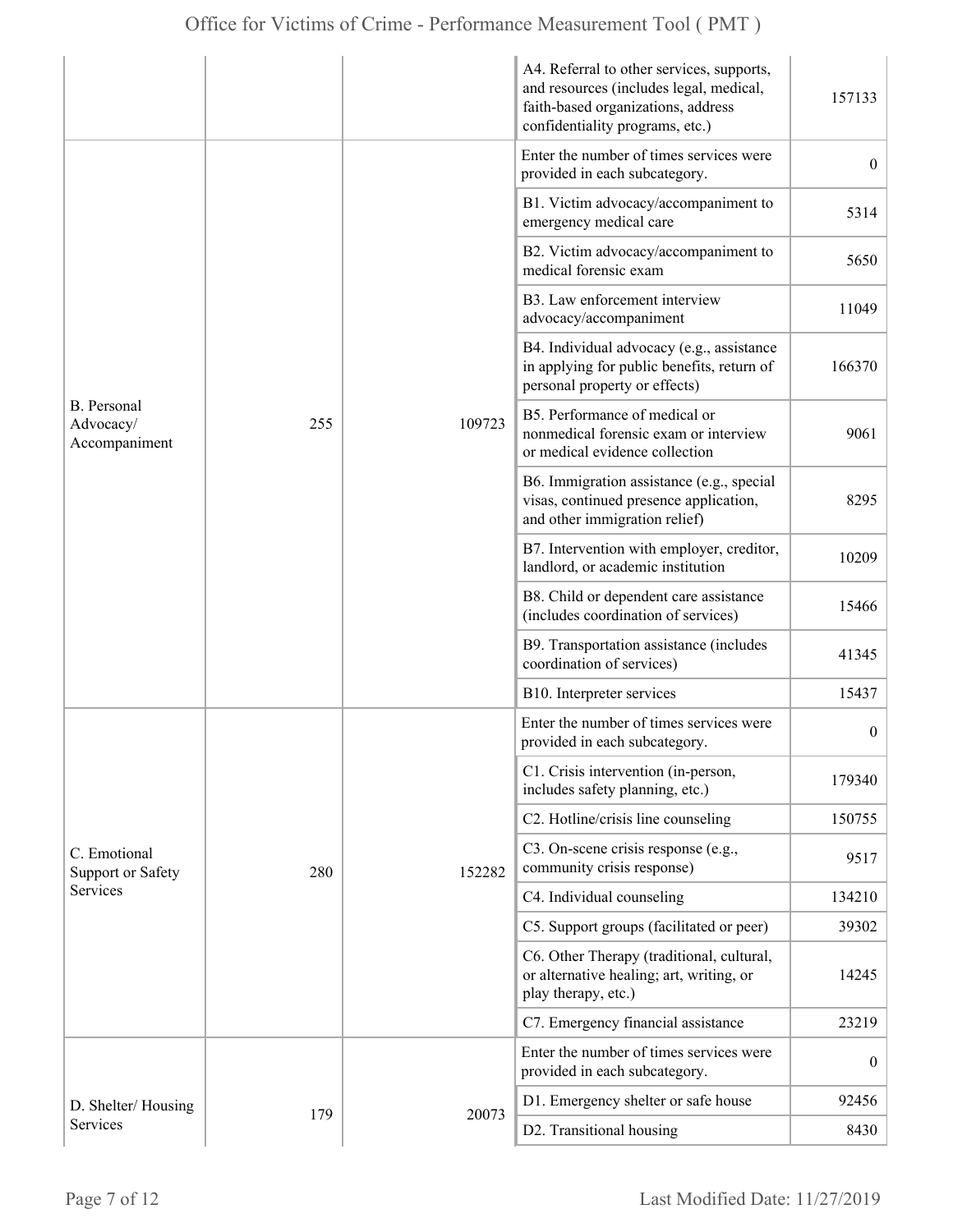|                                                    |     |         | D3. Relocation assistance (includes<br>assistance with obtaining housing)  | 8597     |
|----------------------------------------------------|-----|---------|----------------------------------------------------------------------------|----------|
| E. Criminal/ Civil<br>Justice System<br>Assistance |     |         | Enter the number of times services were<br>provided in each subcategory.   | $\theta$ |
|                                                    |     |         | E1. Notification of criminal justice<br>events                             | 3469281  |
|                                                    |     |         | E2. Victim impact statement assistance                                     | 21708    |
|                                                    |     |         | E3. Assistance with restitution                                            | 12259    |
|                                                    |     | 2753848 | E4. Civil legal assistance in obtaining<br>protection or restraining order | 66388    |
|                                                    | 245 |         | E5. Civil legal assistance with family law<br><i>issues</i>                | 16375    |
|                                                    |     |         | E6. Other emergency justice-related<br>assistance                          | 22496    |
|                                                    |     |         | E7. Immigration assistance                                                 | 8175     |
|                                                    |     |         | E8. Prosecution interview<br>advocacy/accompaniment                        | 11077    |
|                                                    |     |         | E9. Law enforcement interview<br>advocacy/accompaniment                    | 11578    |
|                                                    |     |         | E10. Criminal advocacy/accompaniment                                       | 28773    |
|                                                    |     |         | E11. Other legal advice and/or counsel                                     | 32152    |

### **ANNUAL QUESTIONS**

| <b>Grantee Annually Reported Questions</b>                                                                                                       |                |  |  |
|--------------------------------------------------------------------------------------------------------------------------------------------------|----------------|--|--|
| <b>Question/Option</b>                                                                                                                           | Count          |  |  |
| Were any administrative and training funds used during the reporting period?                                                                     |                |  |  |
| Yes                                                                                                                                              |                |  |  |
| No                                                                                                                                               | $\Omega$       |  |  |
| Did the administrative funds support any education activities during the reporting period?                                                       |                |  |  |
| Yes                                                                                                                                              |                |  |  |
| No                                                                                                                                               | $\theta$       |  |  |
| Number of requests received for education activities during the reporting period.                                                                | 84             |  |  |
| Number of people trained or attending education events during the reporting period.                                                              | 6677           |  |  |
| Number of events conducted during the reporting period.                                                                                          | 200            |  |  |
| Did the grant support any coordination activities (e.g., with other service providers, law enforcement agencies) during the<br>reporting period? |                |  |  |
| Yes                                                                                                                                              |                |  |  |
| No                                                                                                                                               | $\overline{0}$ |  |  |
| Describe any program or educational materials developed during the reporting period.                                                             |                |  |  |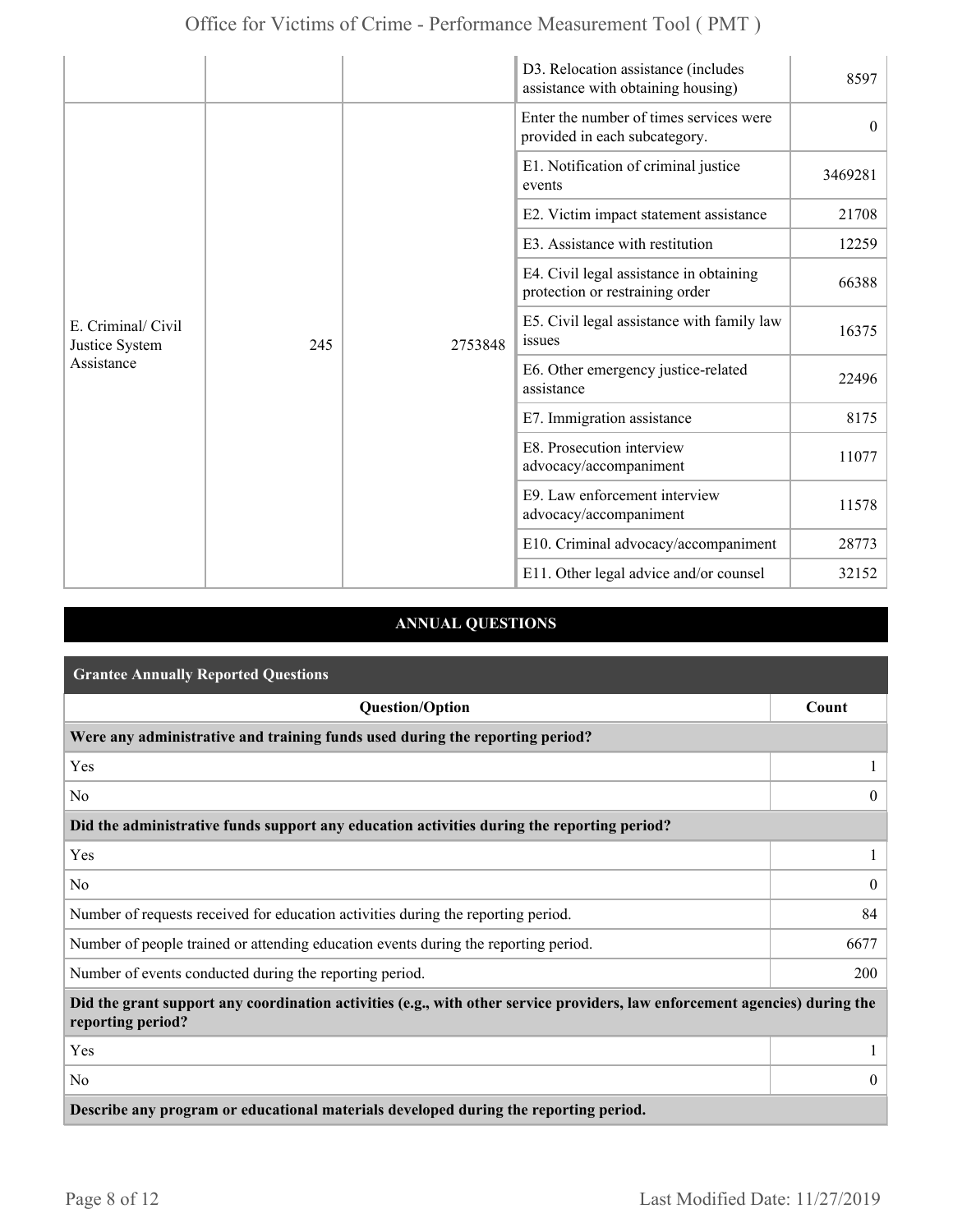Annually, the GCC hosts two workshops for subrecipients and prospective applicants, which occur twice in different regions of the state. The Grant Writing Workshops focuses on pre-award guidance and provides training on VOCA regulations, GCC policies, the application process, and operating the Grant Enterprise Management System (GEMS). The Grant Award Workshops are geared toward subrecipients who receive VOCA funding through the GCC and educates subrecipients on grants financial management. The Grant Award Workshops provide training on 2 CFR 200, cost principles, audit requirements, documentation and record-keeping requirements, monitoring procedures, financial reporting, additional DOJ guidelines, and GCC Grants Management policies. Additionally, specific statewide coalitions and agencies receive a portion of administrative funding to provide programmatic training and technical assistance to local organizations. These agencies include: the NC Coalition Against Domestic Violence, (NCCADV) the NC Coalition Against Sexual Assault (NCCASA), the NC Victim Assistance Network (NCVAN), the NC Human Trafficking Commission (NCHTC), and Child Advocacy Centers of NC (CACNC). Each of these organizations provide subject-matter training, guidance on best practices, and requirements for programmatic compliance to best serve vulnerable populations across the state. The NCCADV provides a Training Program for local agencies across the state on domestic violence response and best practices. Content experts create facilitation guides and have standardized materials for each individual training. The NCCASA developed Statewide and County-wide infographs and website guides for service providers and the public. The NCHTC has developed a fact sheet on human trafficking incidents and response for local community groups, response teams, and other service providers. CACNC developed First Call: Abbreviated Initial Screening Tool, which serves as a tool for first responders working with children. The NCVAN works to provide resources to survivors of homicide victims and others harmed by violent crimes in the state. Through administrative funding, NCVAN has developed materials and curricula on vicarious trauma. This training involves exercises and materials that target prosecutors and advocates. The two tracks for the training are designed specifically to target (1) prosecutors and (2) advocates. The training are participatory and allow participants to process their trauma.

#### **Describe any planning or training events held during the reporting period.**

The GCC hosts workshops for subrecipients and applicants, occurring twice in different regions of the state. The Grant Writing Workshops focuses on the pre-award process through the GCC, and educates subrecipients on the policies, procedures, and requirements for all VOCA-funded projects through the GCC. The Grant Award Workshops provide training on compliance for VOCA-funded projects on topics related to 2 CFR 200, cost principles, audit requirements, documentation and record-keeping requirements, monitoring procedures, financial reporting, additional DOJ guidelines, and GCC Grants Management policies. The GCC also hosted in-service grants management training for all staff. The NCCADV conducted training on domestic violence basics, language access, teen dating violence, issues impacting immigrant communities, technology abuse, children and domestic violence, and mental health. NCCADV facilitators participate in short train-the-trainer sessions so that they may bring new skills back to their training. Members of the coalition have asked for more training on how to serve survivors with disabilities. The Training Program saw this as an opportunity to collaborate with the Vera Institute of Justice. In September 2019, the Training Program hosted the Vera Institute as they facilitated a training on best practices in serving survivors with disabilities and practicing cultural humility. The NCCASA hosted a statewide conference which consisted of 3 key-note speakers, 27 workshops, and 2 panel discussions. Other training conducted by NCCASA include webinars and in-person training on sexual assault victim response, resources, and best practices. The NCVAN developed curricula on vicarious trauma geared toward prosecutors and advocates. The NCHTC provided training events for local community groups, regional response teams, task forces, coalitions, law enforcement, and not-profit/non-government agencies. Additionally, the NCHTC held a 2-day statewide symposium and included four different tracks for workshops. CACNC has provided training focused around child advocacy centers and the requirements of accredited organizations. CACNC has provided multi-disciplinary team training, two statewide symposiums, and forensic interview training. Additionally, CACNC developed an abbreviated narrative interview training for first responders and began training, a physical abuse simulation lab for the MDT, and sex abuse 101 which is a required training for medical providers who wish to roster with CMEP.

#### **Describe any program policies changed during the reporting period.**

The GCC publishes an updated Request for Applications (RFA) each fiscal year with updates to policies, procedures, and priorities. The funding priorities are determined by the Commission and posted on the GCC web page each September. The updated RFA highlights additional policies of the GCC and various federal entities to ensure ongoing compliance with new and previously funded programs. Through updates of the RFA, the GCC works to strengthen grant writing requirements of applicants and subrecipients. Additionally, the GCC has worked to improve grants management and monitoring practices within the agency. GCC Grant Management staff provide regular monitoring of awarded grants at different periods throughout the life of the grant. This includes initial risk assessments of awarded projects, desk reviews, and regular site visits. The Grants Management team has updated our risk matrix tool and the site visit monitoring tool to be more concise on metrics and program outcomes. The GCC risk assessment policy has been updated to better maintain compliance with 2 CFR200.331(b), which requires that federal grant recipients and pass-through agencies evaluate each subrecipient's risk of noncompliance with federal statutes, regulations, and the terms and conditions of the subaward for purposes of determining the appropriate subrecipient monitoring or specific conditions. While first time subrecipients receive a pre-award risk assessment, most risk assessments are conducted by Grant Managers when assigned a new grant. Risk assessments should be completed in the first 90 days after a grant in opened in our Grant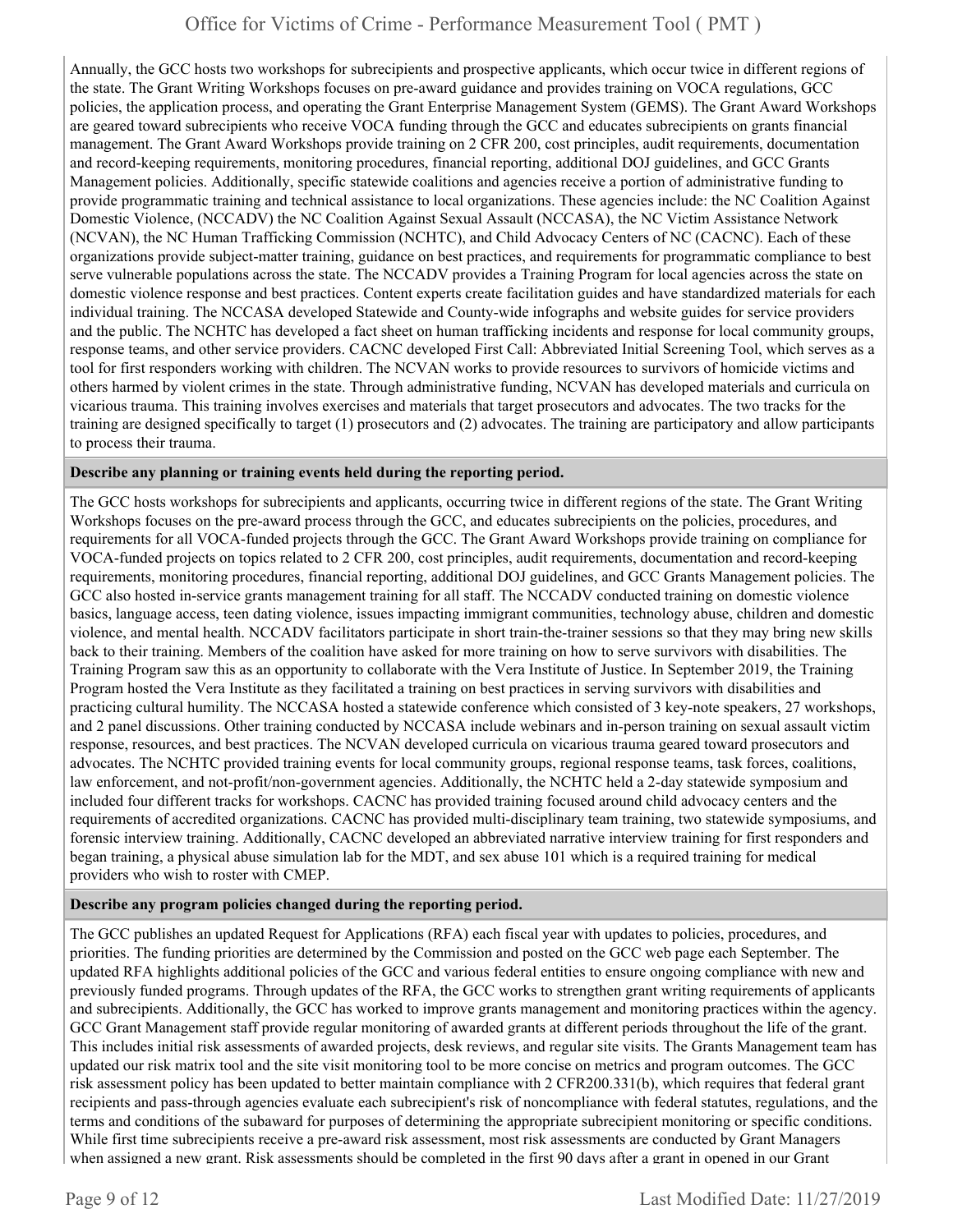Management Enterprise System (GEMS). A risk assessment can be conducted using the Risk Matrix Tool. The Risk Matrix Tool assesses subrecipient risk in: key/leadership staff qualifications, history of meeting reporting requirements, funding utilization, amount of funding, and a self-assessment of internal controls. Subrecipients are assigned a risk level of LOW, MEDIUM, or HIGH based upon this risk evaluation. Subrecipients may also be assigned to a higher risk level outside of the risk matrix tool based upon documented concerns by the Grant Manager.

#### **Describe any earned media coverage events/episodes during the reporting period.**

Key media coverage during this reporting period reported by our statewide coalitions and agencies include commercials and coverage for resources available. CACNC produced a 30-second and 60-second commercial that Spectrum agreed to air for free for five months. The NCVAN hosted events that were highlighted through local news media, and their trauma training was highlighted through local news media.

#### **Describe any coordinated responses/services for assisting crime victims during the reporting period.**

Agencies applying for VOCA funding through the GCC must indicate that they collaborate with local and statewide organizations and demonstrate their willingness to provide coordinated community responses to victims of crime. In addition to this, agencies must provide Memoranda of Understanding/Agreement with partner agencies and must indicate the responsibilities of each partnering agency. This practice is especially important for Family Justice Centers and partnering agencies who share office space and collaborative services. The GCC has an application priority designated for Collaborative/Multi-Agency Models (Family Justice Centers) and accepts applications for the development of models across the state. Funding awarded to Collaborative/Multi-Agency/Family Justice Center models assists local communities in providing services to victims through the establishment of co-located service models. Where funded, proposals promote the collaborative effort of service providers in making services more available to victims and promote the collaborative efforts of agencies within a local/regional area. Each center establishes a collaborative plan specifying how victims will access services and must provide evidence of pre-existing collaborative relationships between partners. All MOU/MOA must outline how the collective will provide core services to victims of crime. Examples of partners in existing projects include and are not limited to: domestic violence advocates, sexual assault advocates, child advocates, law enforcement, prosecutors, civil legal support, and mental health services.

#### **Please discuss the major issues in your state that either assist or prevent victims from receiving assistance during the reporting period.**

Through the Crime Victim Services Advisory Group, the GCC works to learn about promising practices, emerging issues, and chronic challenges faced by communities throughout the state. The Advisory Group consists of staff from individual agencies and subrecipients throughout the state who provides input on barriers that prevent victims from receiving assistance. Issues that have been identified include: transportation barriers for rural crime victims, lack of infrastructure of agencies in rural communities, and a lack of resources for victims of domestic violence after the abusive relationship ends. Statewide partners have identified the need for a law enforcement task force specific to human trafficking efforts, which is not VOCA-fundable. Additionally, there is a need for emergency housing for victims of human trafficking, 24-hour case management response, and additional specialized services for this victim population. While the state has populous areas in need of resources, the identified barriers are especially detrimental to culturally-specific communities and in rural/remote areas of the state. A continued issue is easy access to services for victims in rural communities, who struggle with meeting needs due to lack of transportation and public transit services. There is a continued need for culturally-specific service providers that are equipped to support specific victim populations; this includes African American communities, Latinx communities, immigrant communities, and LGBTQ+ communities. Additional barriers include a shortage of Sexual Assault Nurse Examiners, a lack of qualified medical forensic examiners, and a backlog of untested sexual assault forensic examination kits.

#### **Please describe ways that your agency promoted the coordination of public and private efforts within the community to help crime victims during the reporting period.**

The Crime Victims Services Team at the GCC holds quarterly meetings to bring public and private agencies together to discuss common issues. These meetings foster a collaborative atmosphere the emphasize how each of the agencies can contribute to and support other groups to provide a higher level of service to victims of crime. The family justice center initiative has encouraged agencies to work together in a collaborative model to provide key services to victims of crime at a single location. Centers may be initiated by different agencies that work together to better assist victims of crime. These may include domestic violence agencies, sexual assault service providers, law enforcement, social service agencies, prosecutors, legal service agencies, and other partners. Additionally, family justice centers are often a shared collaboration between local government agencies and private victim response agencies.

**Please describe any notable activities at the grantee level during the reporting period that improved delivery of victim services.**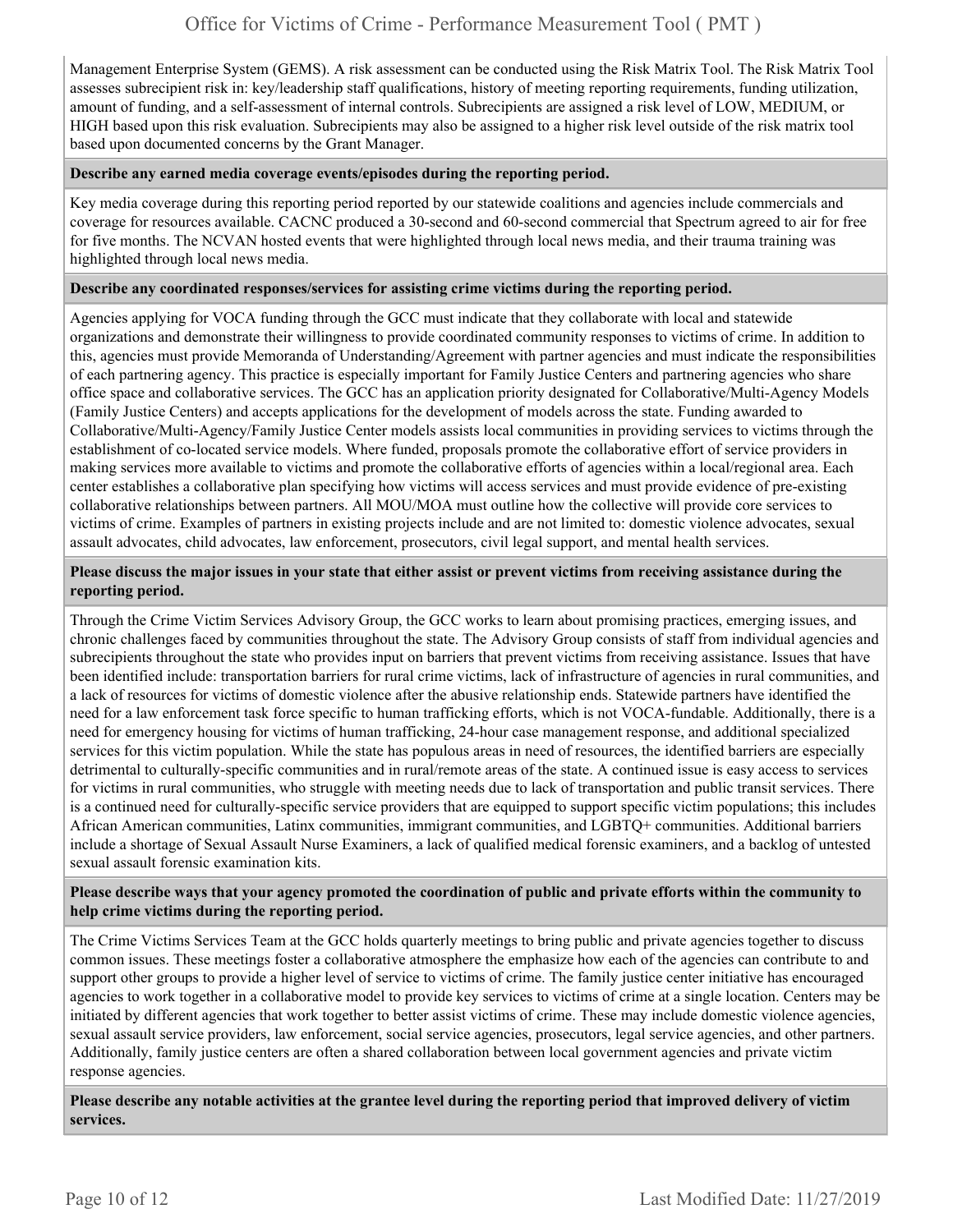Through VOCA funding, GCC supports a program of a local university that is devoted to seeing the needs of LGBTQ+ victims of domestic violence and dating violence. This project has developed organizational best practices to domestic violence service providers to providing safe, effective, and relevant services to LGBTQ+ victim populations. This program maintains regional hubs that provide services to victims and TTA to partnering agencies. Another notable program works to combat human trafficking among justice-involved youth through direct services at youth development centers across the state. This project seeks to increase the capacity of local programs to work with youth who are victims of human trafficking, identify and respond directly to youth who have been victimized, and provide resources and services for victims of other crimes in this population (which may include dating violence, child abuse, and sexual violence).

#### **Please discuss each priority (i.e., child abuse, domestic assault, sexual assault, and underserved) in which VOCA funds have been used to assist crime victims during the reporting period**

The GCC provides priorities for subrecipients to structure and prioritize the focus areas of the Commission and those of the Office for Victims of Crime. The GCC primarily meets the federally mandated minimum allocations through the following GCC-identified priorities: Sexual Assault/Spousal Abuse Victims Services, Child Advocacy Centers, and Underserved Crime Victims Services. The remaining priorities published in our 2018 VOCA Request for Applications include: Legal Services for Victims of Crime, Family Justice Centers, Victims of Human Trafficking, Other Services for Victims of Crime, and Automated Victim Notification Services. Under the Sexual Assault/Spousal Abuse Victims Services, proposals should include a plan of action to provide core crisis intervention services to sexual assault and/or intimate partner abuse (domestic violence) victims including client outreach services, legal assistance, crisis line operation, relocation expenses, evidence-based mental health services, shelter services, information and referral services, transitional housing, language crisis line, and sexual assault examinations/rape kits. Through the Child Advocacy Centers priority, proposals must describe services provided by an accredited Child Advocacy Center (CAC) or a provisional CAC who is developing child advocacy services. In both cases, agencies must submit a letter of support from Child Advocacy Centers of NC. All applicants must have a signed interagency agreement with the District Attorney s office, Department of Social Services & Law Enforcement. Proposals include costs to cover direct services personnel for the services including advocacy, mental health services, child medical evaluation, forensic interviews, and forensic medical evidence collection exams. As provided by OVC, Underserved Populations may be distinguished by the crime type or by demographic characterizations. Proposals should describe services to a population that is defined by communities to be underserved. Examples provided to subrecipients include, but are not limited to: rural populations, disabled victims of crime, African American victims, family/friends of homicide victims, American Indians/tribal victims, LGBTQ+ victims of crime, culturally specific populations, immigrant crime victims, male victims of crime, and elderly victims of crime. Under the Legal Services for Victims of Crime priority, proposals are accepted for state, regional or local legal non-profit agencies to provide services to victims of crime including victims of domestic violence, sexual assault, dating violence, stalking, human trafficking and/or child abuse. Proposals are considered for statewide legal agencies/organizations providing legal services to crime victims and local and/or Regional Non-Profits that provide legal services to crime victims. Through the Family Justice Centers priority, proposals promote the collaborative effort of service providers in making services more readily available to victims and to promote the collaborative efforts of agencies within a local/regional area. Funding awarded under this priority assists local communities in providing services to victims through the establishment of multi-agency co-located service provision. For Victims of Human Trafficking, proposals are accepted from agencies to address human trafficking, including child victims of trafficking by increasing the level of awareness of human trafficking and by improving the level of service provided to victims. Proposals include strategies for improving and/or developing multi-system, inter-agency, multi-disciplinary responses to the needs of human trafficking victims, including improving and/or developing inter-agency protocols on effective response and/or improving and/or developing an advocacy council, task force and/or multi-disciplinary team to, among other tasks, meet regularly to review current services/cases. Proposals for Other Services for Victims of Crime include a plan of action to provide enhanced services to victims such as transitional housing, relocation services, forensic medical examinations, sane nursing services, forensic interviews, emergency legal assistance, emergency medical assistance, client outreach services, court advocacy services, evidence-based mental health services, services to address victims of financial fraud and/or identity theft, and services to victims addressing the intersection of violence and substance abuse. Finally, under the Automated Victim Notification Services priority, proposals focus on statewide automated victim notification systems and technology services – including other electronic and text notification systems – to include staff to provide services to alert victims on the status of offenders and to provide notification of changes in the status of the offender in jail, correctional, or court systems.

#### **Please briefly describe efforts taken to serve Victims of Federal crime during the reporting period.**

In addition to the conditions and regulations governing VOCA program eligibility, the GCC requires all applicants seeking VOCA funding to submit a letter to their regional US Attorney to notify them of their agency s ability to provide resources to victims of crime. Additionally, an upload of the letter must be provided at the time of application for funding. Programs must also identify an individual or individuals responsible for assisting crime victims with applying for victim s compensation. This covers the range of victimization that may cross state lines.